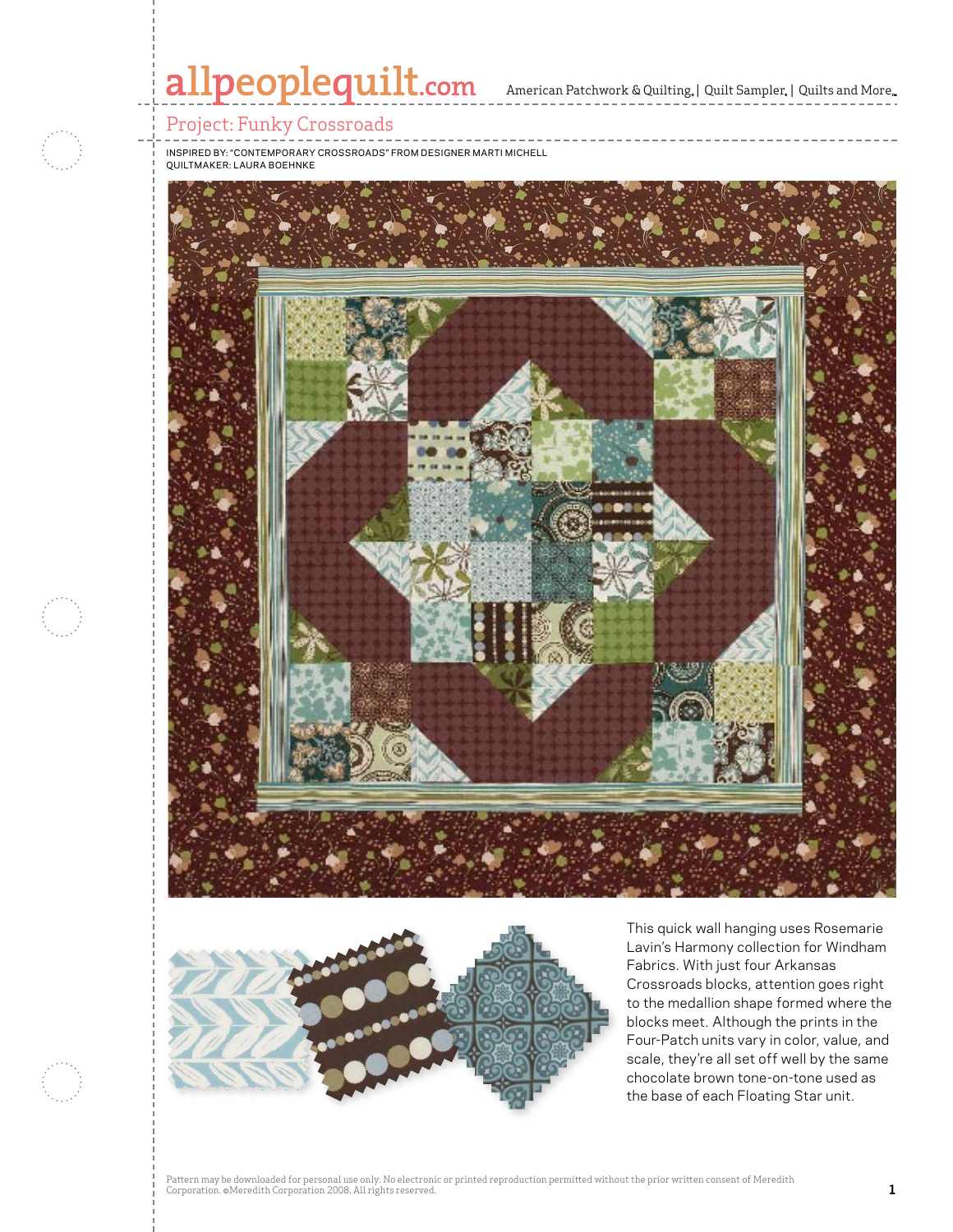## allpeoplequilt.com

American Patchwork & Quilting, | Quilt Sampler, | Quilts and More...

Project: Funky Crossroads

#### Materials

- **1⁄8** yard each of green floral and light blue print (blocks)
- 1⁄2 yard brown circle print (blocks)
- **1/<sub>2</sub>** yard total assorted green and turquoise prints (blocks)
- <sup>1</sup> 1/<sub>3</sub> yard blue stripe (inner border)
- **1** 1 yard brown floral (outer border, binding)
- <sup>1</sup> 1<sup>1</sup>/<sub>3</sub> yards backing fabric
- **•**  46" square batting

Finished quilt: 391/2" square Finished block: 12" square

Quantities are for 44⁄45"-wide, 100% cotton fabrics. Measurements include 1/4" seam allowances. Sew with right sides together unless otherwise stated.

#### Cut Fabrics

Cut pieces in the following order.

**From** *each* **of green floral and light blue print, cut: •** 8-3<sup>1</sup>⁄<sub>2</sub>" squares **From brown circle print, cut: •** 8-6½" squares **From assorted green and turquoise prints, cut: •** 32-3<sup>1</sup>/<sub>2</sub>" squares **From blue stripe, cut:** ■ 2-2×27<sup>1</sup>/<sub>2</sub>" inner border strips ■ 2-2×24<sup>1</sup>/<sub>2</sub>" inner border strips **From brown floral, cut:**

- 2-5×39½" outer border strips
- 2-5×30½" outer border strips ■ 5-2<sup>1</sup>⁄<sub>2×42</sub>" binding strips

### Assemble Blocks

- 1. Mark a diagonal line on wrong side of each green floral and light blue print 3<sup>1/2</sup> square.
- 2. Align a marked green floral 31/2" square with one corner of a brown circle print 6<sup>1/2</sup> square (Diagram 1; note direction of drawn line). Sew on the drawn line; trim excess, leaving  $\frac{1}{4}$ " seam allowance. Press open attached triangle.
- **3.** Align a marked light blue print 3<sup>1/2</sup> square with opposite corner of brown circle print square (Diagram 1; again note direction of drawn line). Stitch, trim, and press as before to make a Floating Star unit. The unit should be 61⁄2" square including seam allowances.
- 4. Repeat steps 2 and 3 to make eight Floating Star units total.
- **5.** Sew together four assorted green and turquoise print 31⁄2" squares in pairs (Diagram 2). Press seams in opposite directions. Join pairs to make a Four-Patch unit. Press seam in one direction. The unit should be 6<sup>1/2</sup> square including seam allowances. Repeat to make eight Four-Patch units total.
- **6.** Referring to Diagram 3, sew together two Four-Patch units and two Floating Star units in pairs. Press seams in opposite directions. Join pairs to make an Arkansas Crossroads block. Press seam in one direction. The block should be 12<sup>1</sup>/<sub>2</sub>" square including seam allowances. Repeat to make four Arkansas Crossroads blocks total.

#### Assemble Quilt Top

- 1. Referring to Quilt Assembly Diagram, lay out blocks in rows, noting direction of Floating Star units.
- 2. Sew together blocks in each row. Press seams in one direction, alternating direction with each row.
- **3.** Join rows to make quilt center. Press seams in one direction. The quilt center should be 241⁄2" square including seam allowances.
- 4. Sew short inner border strips to opposite edges of quilt center. Add long inner border strips to remaining edges. Press all seams toward inner border.
- **5.** Sew short outer border strips to opposite edges of quilt center. Add long outer border strips to remaining edges to complete quilt top. Press all seams toward outer border.

#### Finish Quilt

- 1. Layer quilt top, batting, and backing; baste. Quilt as desired.
- **2.** Bind with brown floral binding strips.